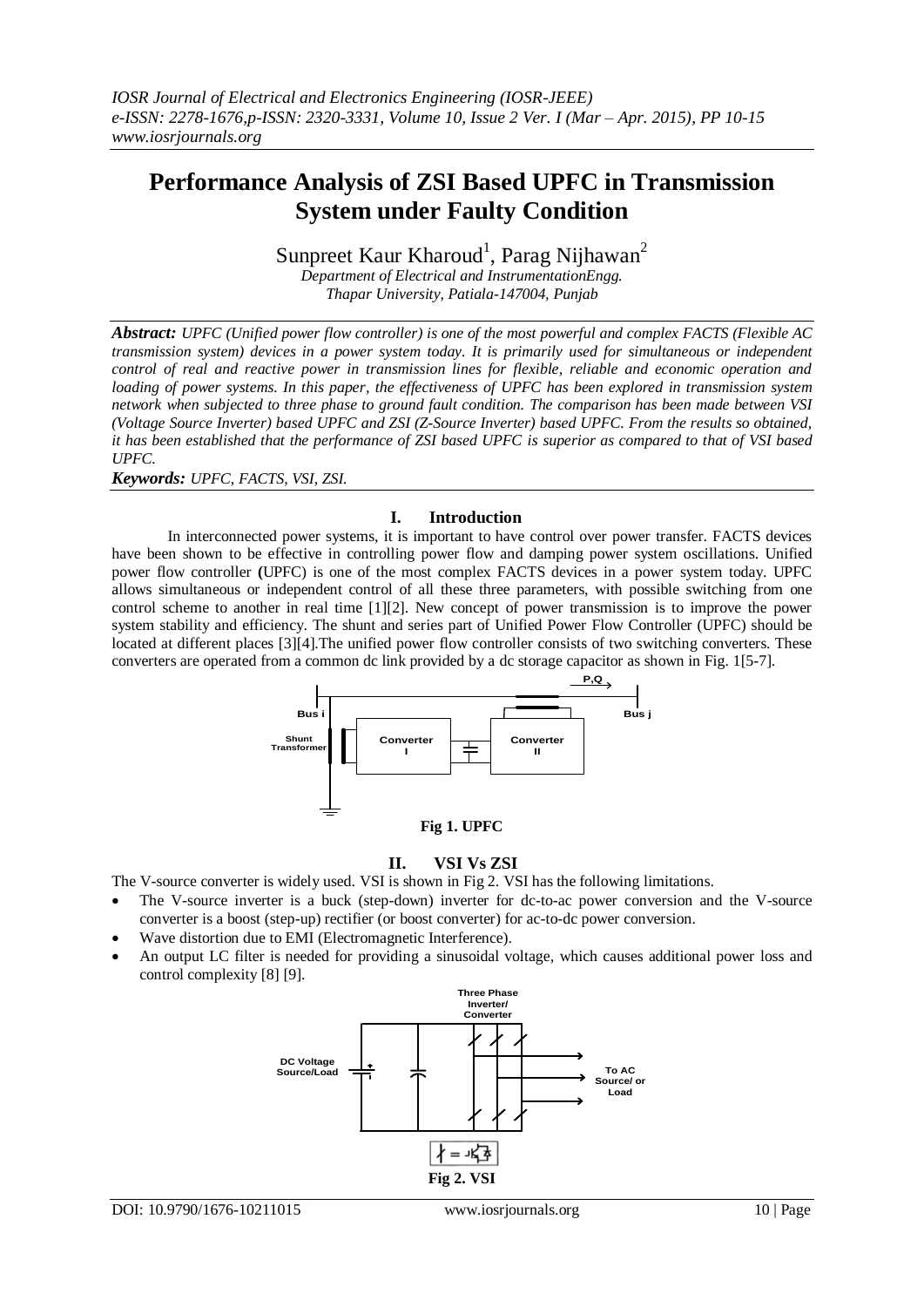A two-port network that consists of a split-inductor and capacitors that are connected in X shape is employed to provide an impedance source (Z-source) coupling the inverter to the dc source, or another converter. Switches used in the converter can be a combination of switching devices and anti-parallel diode as shown in Fig 3.1.3 [9].

Z-source inverter can boost dc input voltage with no requirement of dc-dc boost converter or step up transformer, hence overcoming output voltage limitation of traditional voltage source inverter as well as lower its cost. Moreover, for Z-source inverter we have not to worry about EMI influence since shoot through are welcome and even exploited. This in turn enhances the inverter reliability [10].



**Fig 3. ZSI**

The UPFC consists of series and shunt part. UPFC can be designed for VSI based series part or ZSI based series part.

### **III. Simulation Models Under Three Phase Fault Condition**

To study the response of VSI based UPFC and ZSI based UPFC under Three phase fault condition, Simulation models for two cases have been studies. The fault has been created for 0.01 sec in each case and the fault resistance is set to 0.01 ohms. In the simulation models, A Unified Power Flow Controller (UPFC) is used to control the power flow in a 500 kV transmission system. It consists of two 100-MVA, three-level, 48-pulse GTO-based converters. The shunt (STATCOM) and series(SSSC) converters can exchange power through a DC bus. The series converter can inject a maximum of 10% of line-to-ground voltage (28.87 kV) in series with line. PI control strategy is used. Different cases are studied under different conditions and results are shown at the end.

Case I is Power System with Programmable Voltage Source under Three phase to ground fault condition. Fault current level curve and  $I^2R$  vs Time curve without using UPFC have been shown in Fig. 4 and Fig. 5 respectively. Fault current level curve and  $I<sup>2</sup>R$  vs Time curve with VSI based UPFC is shown in Fig. 6 and Fig. 7 respectively. Fault current level vs Time curve and I<sup>2</sup>R vs Time curve with ZSI based UPFC have been shown in Fig. 8 and Fig. 9, respectively.

Case II is Power System with Programmable Voltage Source and Hydropower plants under three phase to ground fault condition. Fault current level curve and  $I^2R$  vs Time curve without using UPFC have been shown in Fig. 10 and Fig. 11 respectively. Fault current level vs Time curve and I<sup>2</sup>R vs Time curve with VSI based UPFC have been shown in Fig. 12 and Fig. 13, respectively. Fault current level vs Time curve and  $I^2R$  vs Time curve with ZSI based UPFC have been shown in Fig. 14 and Fig. 15, respectively.



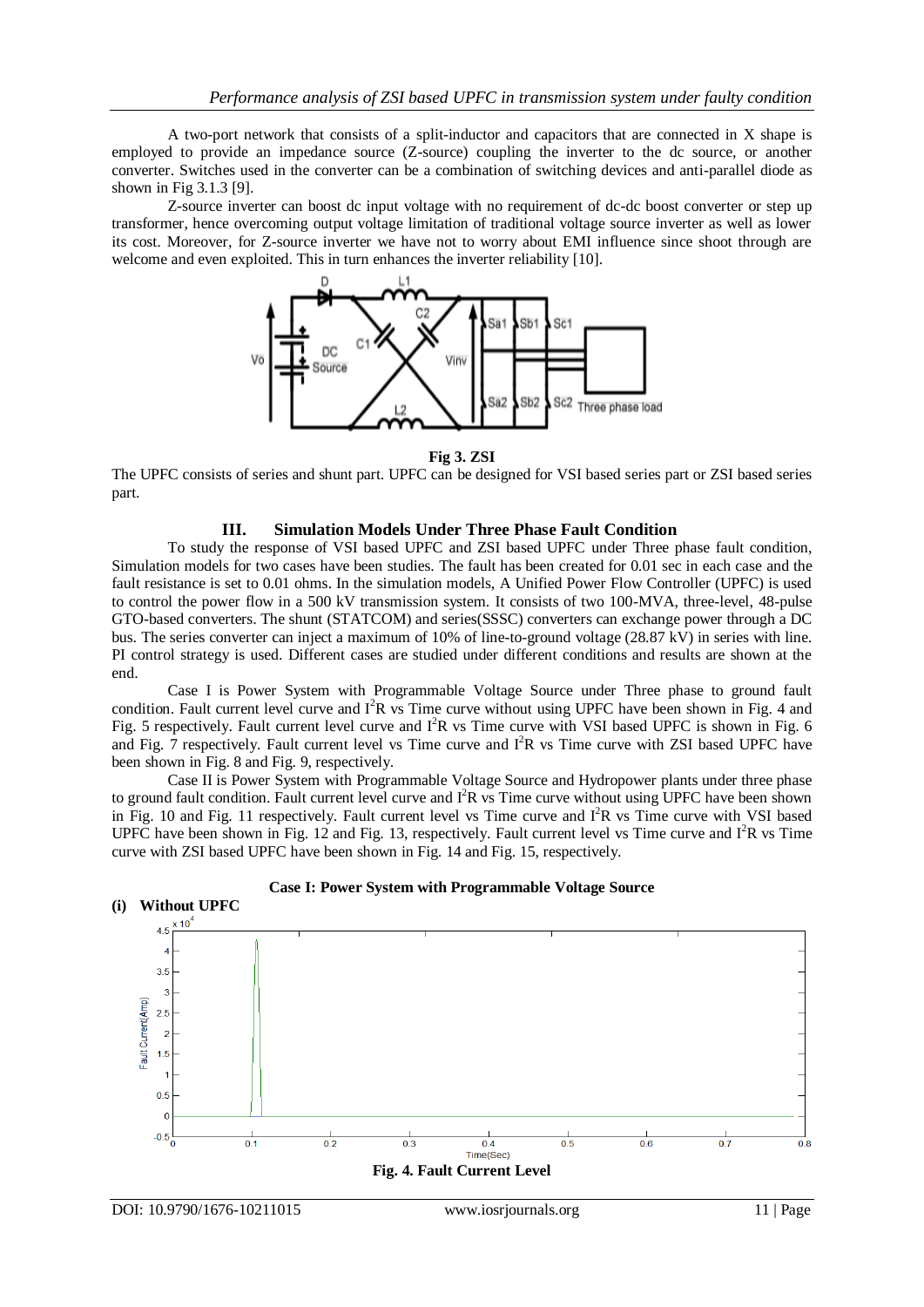

DOI: 10.9790/1676-10211015 www.iosrjournals.org 12 | Page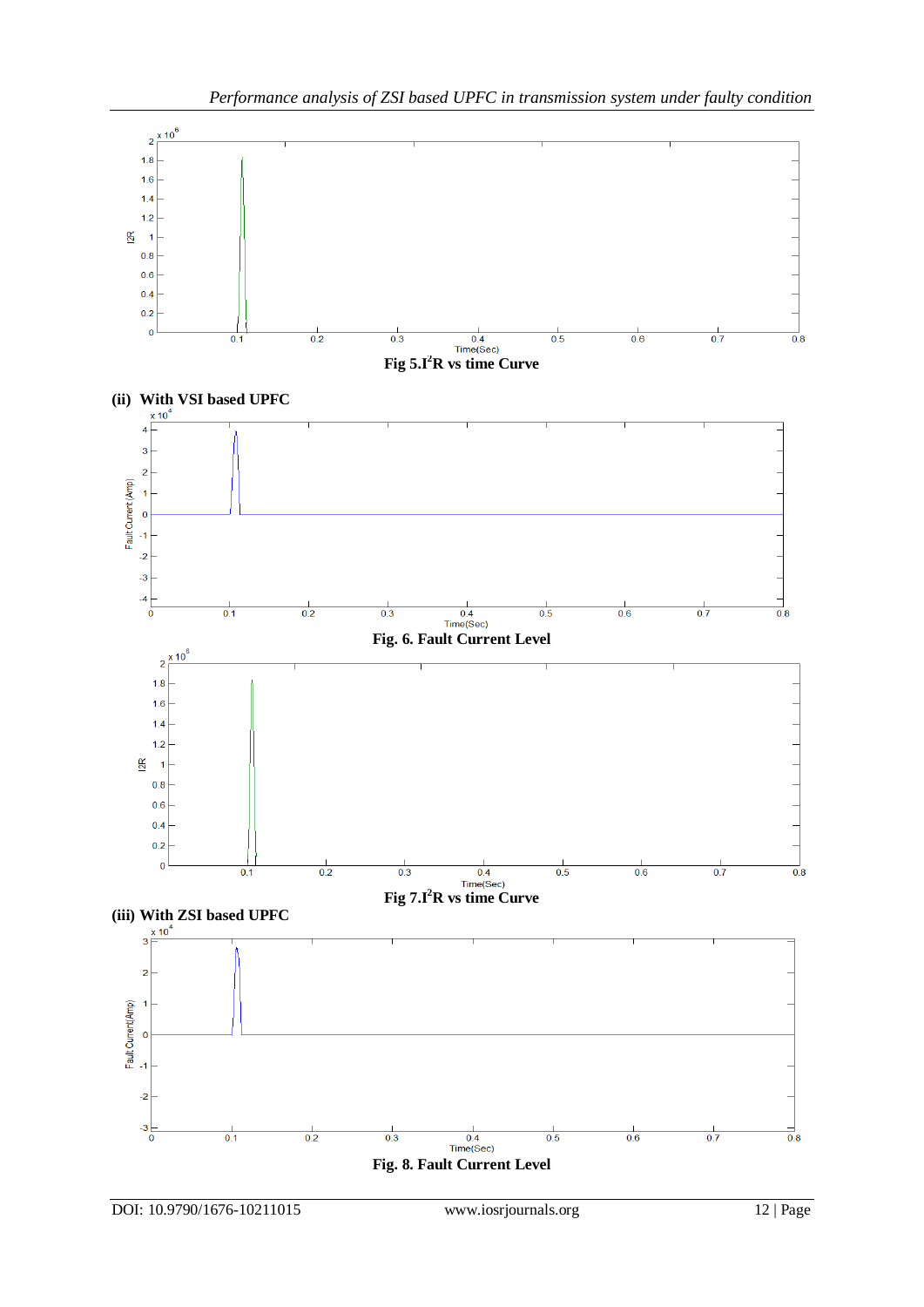

**Case II: Power System with Programmable Voltage Source and Hydro power plant (i) Without UPFC**

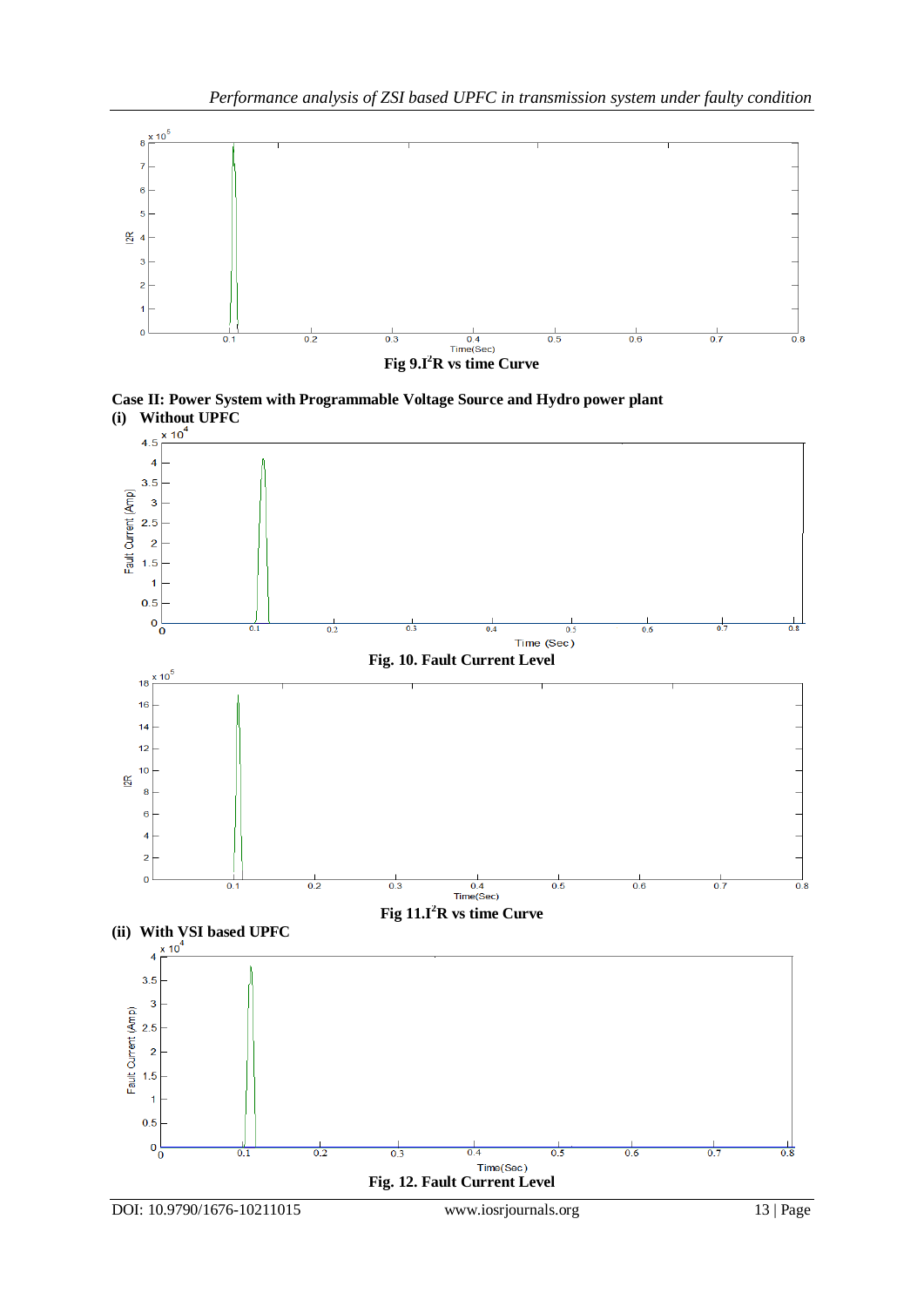

| IV.<br><b>Results</b>   |                     |                     |                     |
|-------------------------|---------------------|---------------------|---------------------|
| $I^2R$ Loss (Watt)      | <b>Without UPFC</b> | With VSI based UPFC | With ZSI based UPFC |
| CaseI:                  | 9183                | 7866                | 4000                |
| with<br>Power<br>System |                     |                     |                     |
| Voltage<br>Programmable |                     |                     |                     |
| Source                  |                     |                     |                     |
| CaseII:                 | 8470                | 7273.5              | 4100                |
| with<br>Power<br>System |                     |                     |                     |
| Voltage<br>Programmable |                     |                     |                     |
| Source and Hydro Power  |                     |                     |                     |
| Plant                   |                     |                     |                     |